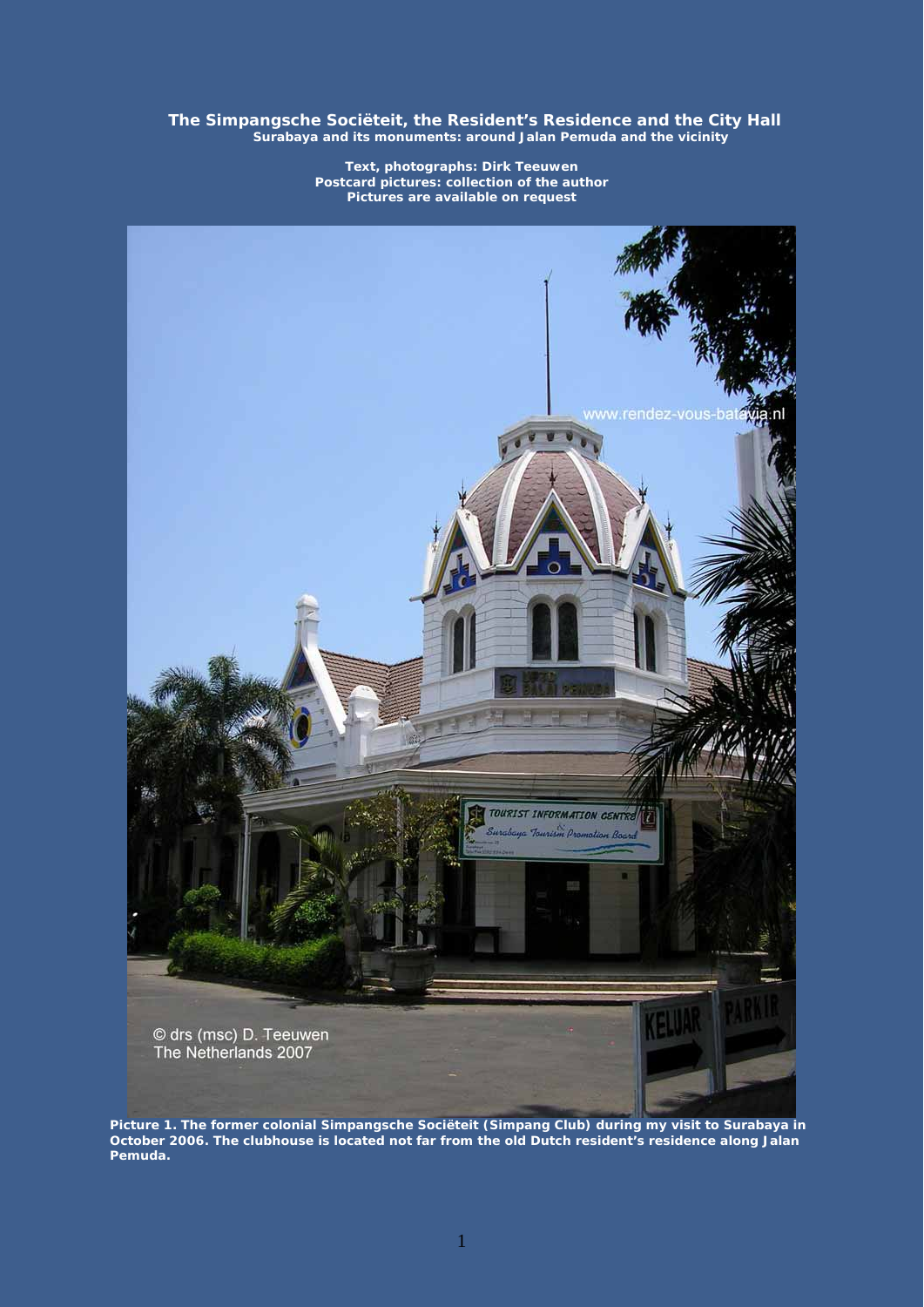## **Picture 2. Simpang Club in 1912, constructed in 1907.**



**Picture 3. "The Club" at the corner of Simpang and Embong Malang in 1885. The Simpang Club, as an organization, originated from the social club simply called "The Club", established in 1851. Many members were Englishmen.**



**During the Dutch Period Surabaya counted a number of social clubs for the colonial upper class. Club Concordia was established in 1843. Members met regularly in their clubhouse at Kromodjajan, later named Sociëteitsstraat (now Jalan Veteran). Later Club Concordia moved to a building along Toendjoengan (now Jalan Tunjungan) in 1916. The third, chronological order, Concordia clubhouse was at Tegalsari (Jalan Tegalsari) from 1934.**

**Another Sociëteit, Club, Modderlust, located at Oedjoeng (around Jalan Patianus), was established in 1857. From 1867 the organization occupied a house at Elfwoningenweg (Jalan Paraja) along the beach. Modderlust (literally "Mud Is Fun") was a military club meant for naval officers.**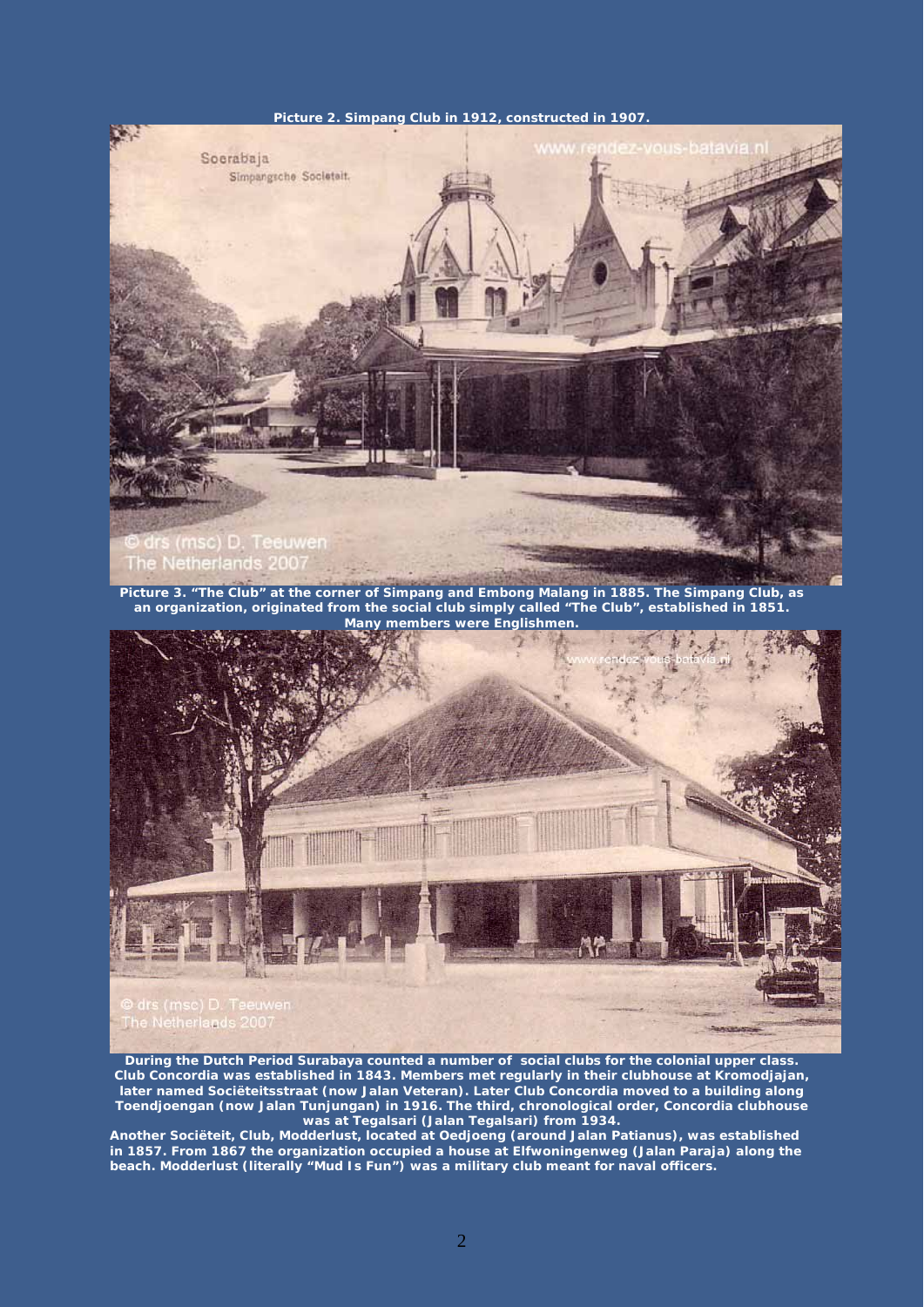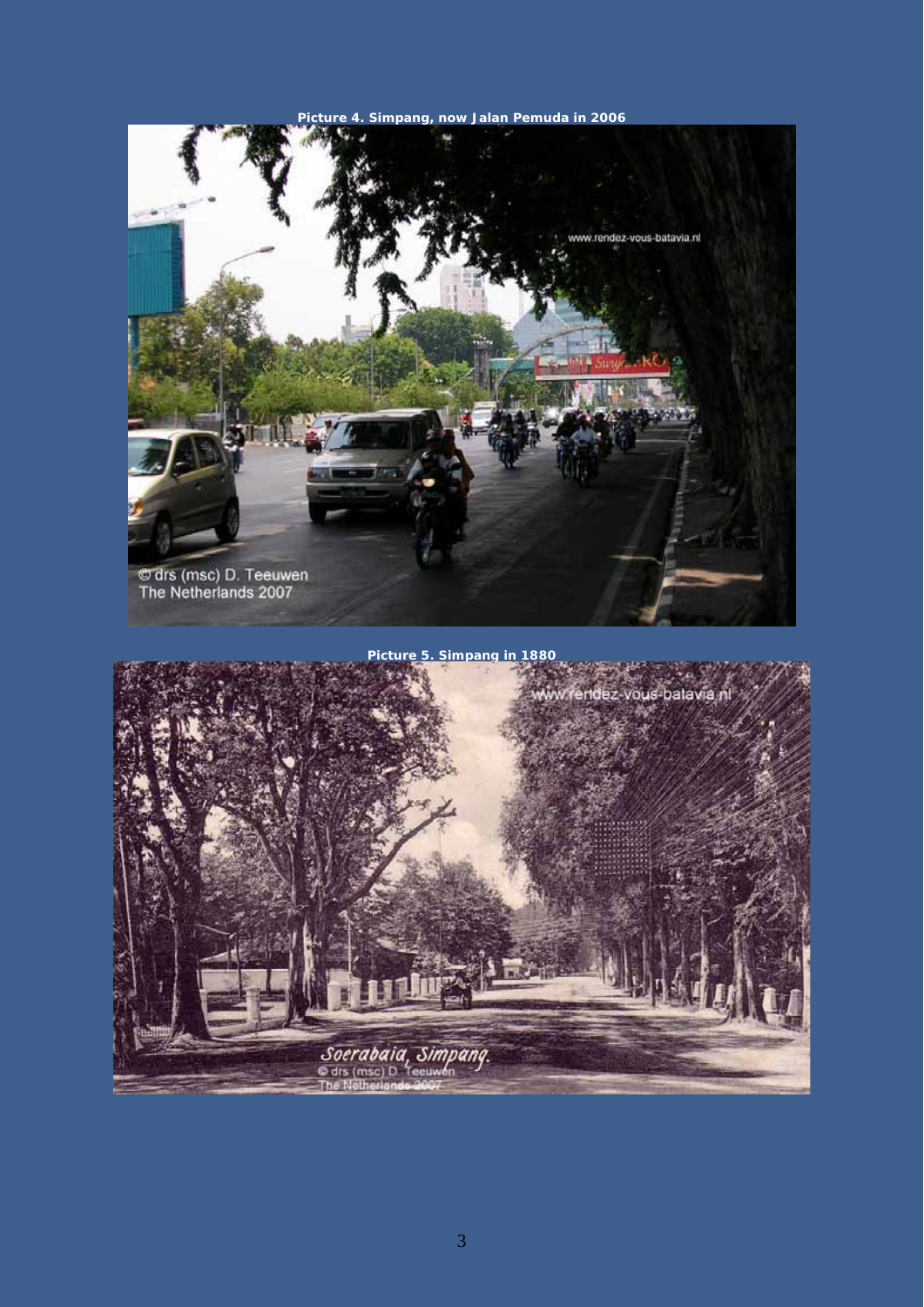

**Picture 7. The Resident's Residence along Simpang in October 2006.** 

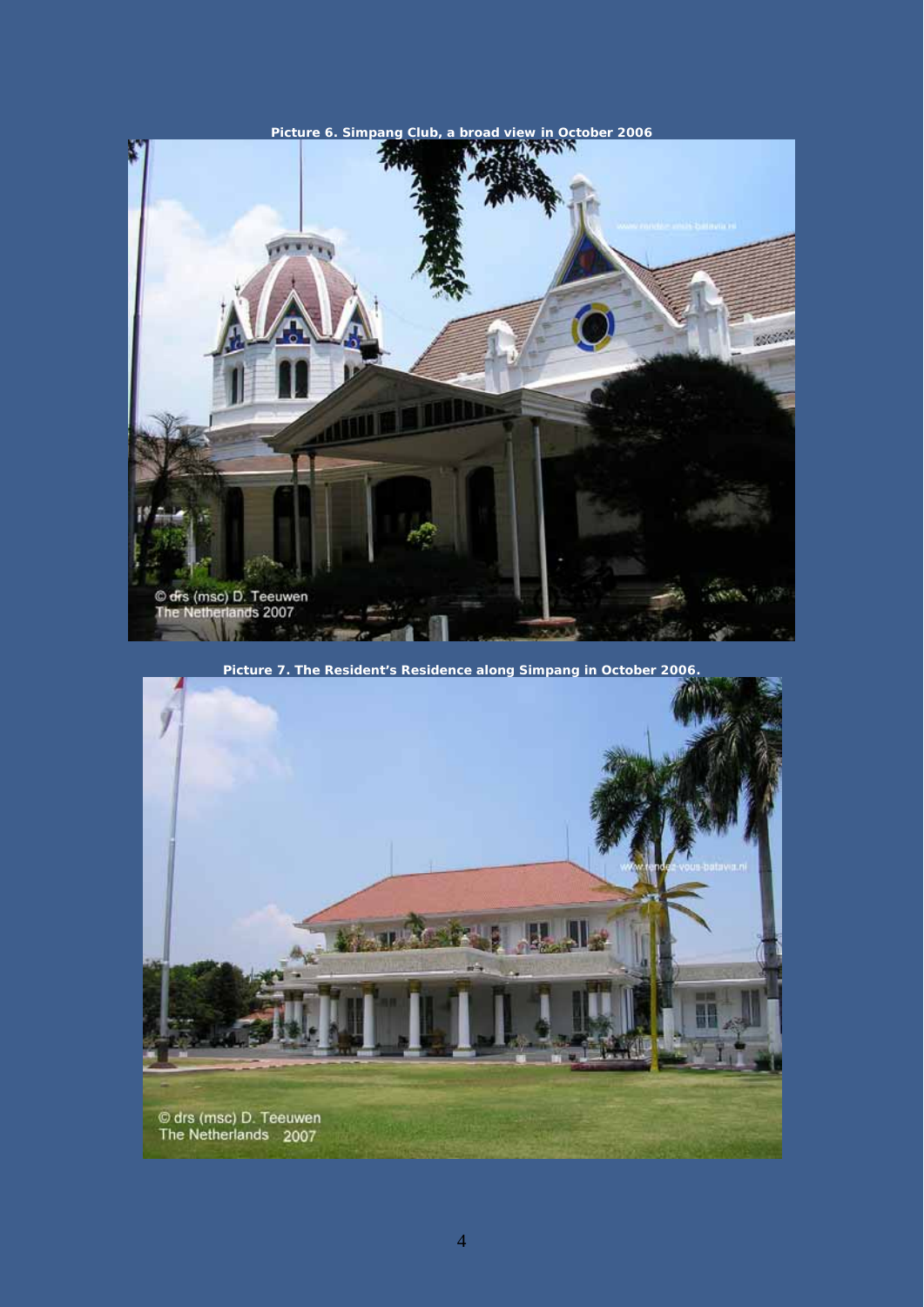**Picture 8. The Resident's Residence in 1905. First a country seat owned by the family Van Hoogendorp and erected by Dirk van Hoogendorpin 1796. It was renovated by governor general Willem Daendels in 1810. From approximately 1810 it was used as official residence and remained, more or less, unchanged.** 





5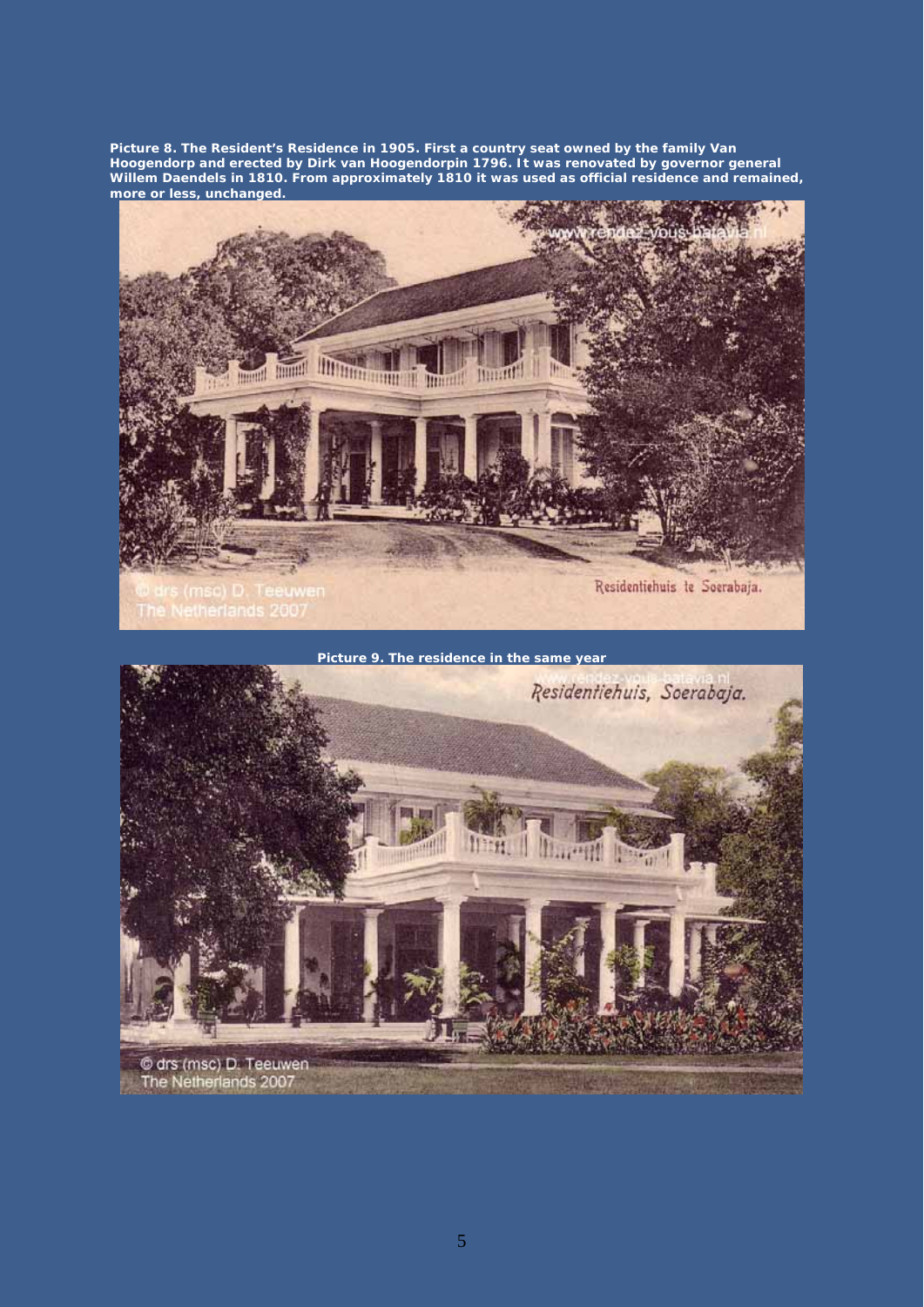

**Picture 11. The City Hall in 1932. The building goes al the way back to 1925, architect C. Citroen.** 



**We walk around the corner of Simpang (Jalan Pemuda) into Dijkermansstraat (Jalan Yos Soedarso) and then across a Kali Mas bridge. From here we have an excellent view at the Stadhuis or City Hall (Balai Kota) in one of Surabaya's beautiful Dutch East-Indian quarters.**